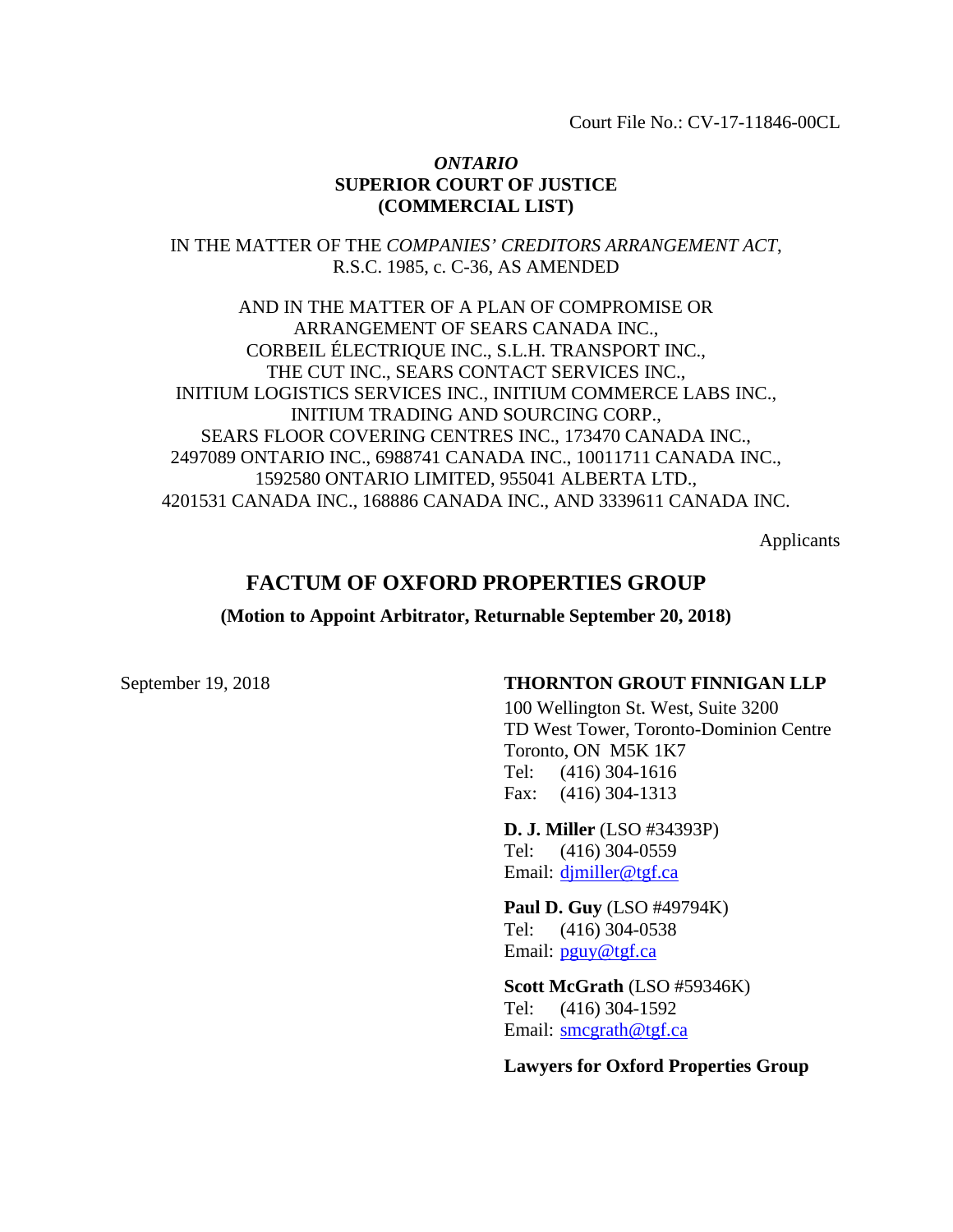#### **PART I - OVERVIEW**

- 1. This is a motion brought by Oxford for an order appointing John A. Keefe ("**Mr. Keefe**") as arbitrator to determine the Current Value of the Newmarket Property pursuant to section 12(d)(ii) of an Option Agreement between Sears and Oxford.
- 2. Oxford files this factum in support of its motion, and in response to a Joint Cross-Motion brought by Sears and the Monitor<sup>[1](#page-1-0)</sup> for (i) an order appointing Justice James Farley ("**Justice Farley**") as arbitrator, or (ii) in the alternative, an order appointing Justice Hainey or another judge of the Commercial List to act as arbitrator, and (iii) an order that the arbitrator determine not only the Current Value of the Newmarket Property, but also other issues not covered by the arbitration agreement.
- 3. No one questions the fact that Justice Farley is a superb commercial judge. However, the sole issue in the arbitration is the current value of a commercial property that involves valuation and planning issues, and it is Oxford's position that Mr. Keefe is the person best suited to act as arbitrator due to his experience. A judge, whether sitting or retired, is not in a better position to determine such issues.
- 4. If the relief sought by Sears and the Monitor in their Joint Cross-Motion was granted, it would result in the Court re-writing the terms of the Option Agreement. It would also be contrary to section 5 of the SISP Approval Order dated July 13, 2017 that Oxford specifically negotiated, which was issued on consent of Sears and the Monitor.
- 5. To burden Justice Farley with the arbitration of the Current Value of the Newmarket Property will slow down the determination of that issue, in light of the large number of claims to be heard and decided by Justice Farley in his capacity as the Claims Officer.

<span id="page-1-0"></span><sup>&</sup>lt;sup>1</sup> Notwithstanding the delivery of a "Joint Motion Record" by Sears and the Monitor, and the filing of a Monitor's Report in support of its own motion, it is Oxford's position that: (i) the Option Agreement and the appointment of the arbitrator thereunder is an issue that is solely between the parties to the Option Agreement, being Sears and Oxford; (ii) the Monitor has no role to assert in the determination of who is appointed as arbitrator.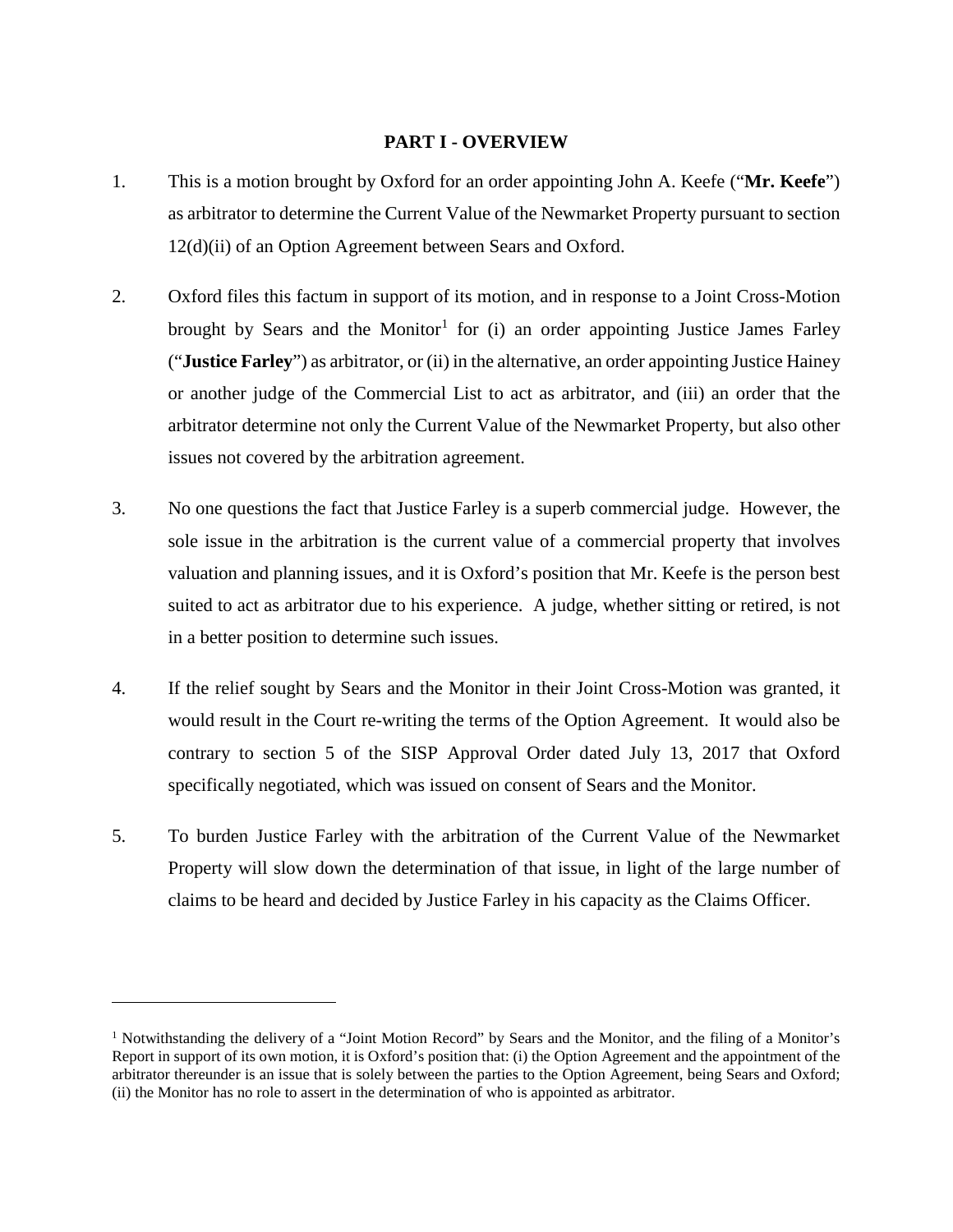#### **PART II - FACTS**

- 6. Sears Canada Inc. ("**Sears**") and Regional Shopping Centres Limited (now Oxford Properties Group and OPGI Management Limited, along with Oxford Properties Retail Holdings II Inc. and CPPIB Upper Canada Mall Inc.) (collectively, "**Oxford**") are parties to an Option Agreement made as of January 21, 1994 (the "**Option Agreement**").[2](#page-2-0)
- 7. The Option Agreement relates to a building and property located at 17600 Yonge Street Newmarket, Ontario (the "Newmarket Property").<sup>[3](#page-2-1)</sup> The Newmarket Property was previously operated by Sears as a department store, and is physically connected to the Upper Canada Mall which is owned by Oxford.
- 8. The Option Agreement grants Oxford the right to purchase the Newmarket Property provided certain conditions are met (the "**Option**"). None of those conditions are at issue on this motion.
- 9. Oxford exercised the Option on June 29, 2018. As a result, a binding agreement of purchase and sale came into effect immediately between Sears and Oxford pursuant to section 11 of the Option Agreement.
- 10. The purchase price to be paid by Oxford is equal to the "Current Value" of the Newmarket Property, as defined in section  $1(g)$  of the Option Agreement.<sup>[4](#page-2-2)</sup>

<span id="page-2-0"></span><sup>2</sup> Attached as Exhibit "A" to the Affidavit of Mudasir Marfatia sworn August 29, 2018 (the "**Marfatia Affidavit**"), Motion Record of the Respondent, Oxford Properties Group ("**Oxford Motion Record**"), Tab 2A.

<span id="page-2-1"></span><sup>3</sup> Marfatia Affidavit at para 4, Oxford Motion Record, Tab 2, p 8. The Option Agreement also covered a second Searsowned property, known as the Newmarket Home Store (Store #1345) located at 17700 Yonge Street, Newmarket, Ontario (the "**Newmarket Home Store**") across the street from the Newmarket Property. Oxford previously exercised its right of first refusal and purchased the Newmarket Home Store in October, 2017. Accordingly, the Newmarket Property in respect of which Oxford exercised its option to purchase on June 29, 2018 is the only property to which the Option Agreement currently applies.

<span id="page-2-2"></span><sup>4</sup> Section 1(g) of the Option Agreement defines "Current Value" as: "[T]he most probable price for [the Sears Property] valued separately (in each case net after deduction of the outstanding principal and interest allocable to each of such parcels pursuant to any mortgages or other financings secured by or encumbering such lands and improvements), which the relevant lands and improvements or interest therein should bring in the current market at the time of determination, if exposed for sale in the open market, allowing for a reasonable period of time to find a buyer, under conditions requisite to a fair and equitable sale between a willing seller and willing buyer, on the basis that [the Sears Property] is capable of independent use provided that such independent use is then viable, and without taking into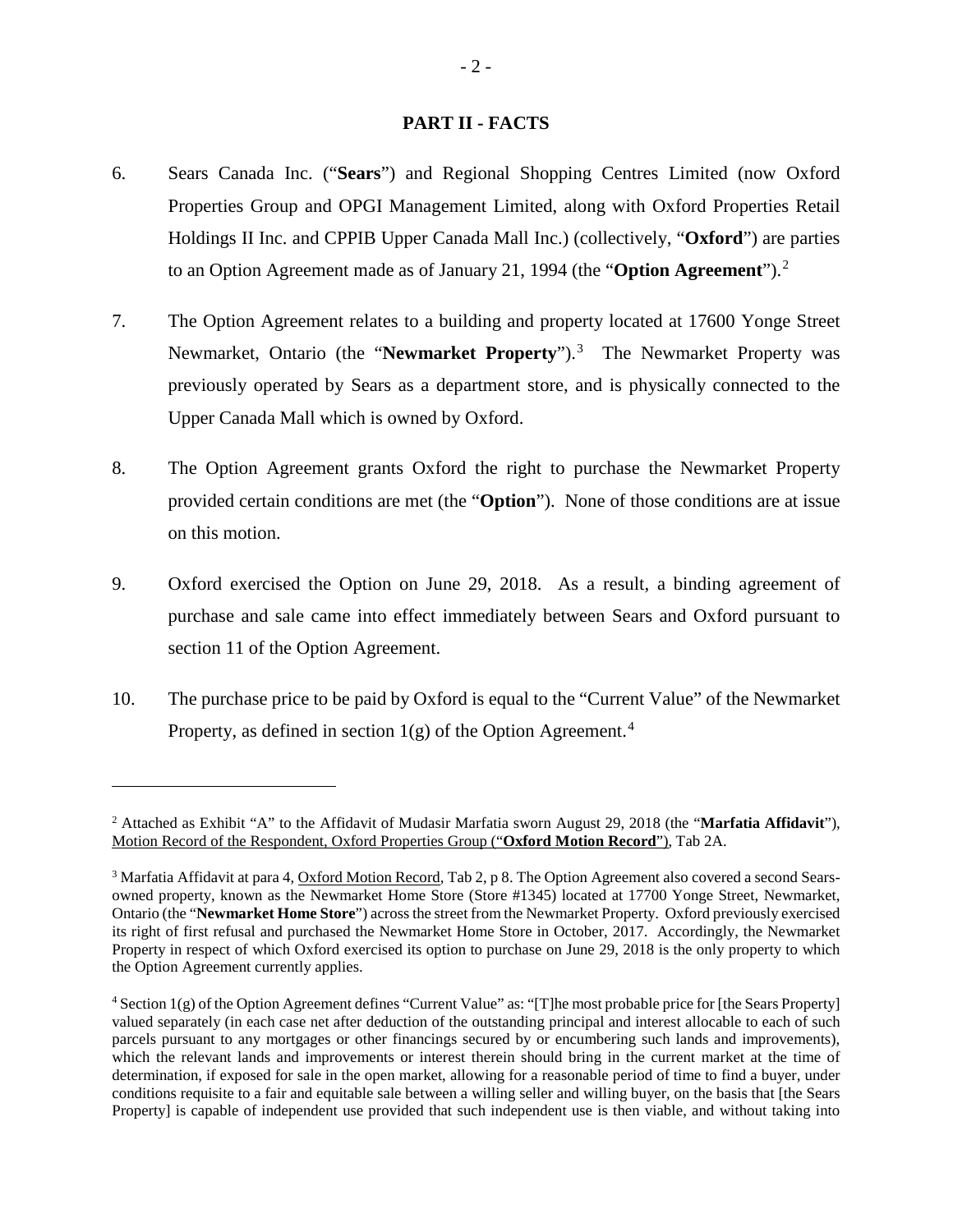- 11. Section 12 of the Option Agreement prescribes a three-step process for determining Current Value:
	- (i) *Negotiation:* The parties are first required to use the 7 day period after the Option is exercised to attempt to reach an agreement on Current Value. [5](#page-3-0) Oxford and Sears did so, but were unable to come to an agreement.
	- (ii) *Valuation***:** If a negotiated agreement is not reached, the parties are then required to each appoint an appraiser to opine on Current Value. If the two appraisals are within 5 percent of each other the purchase price shall be the average of the two appraisals.<sup>[6](#page-3-1)</sup> Oxford and Sears did so, but the appraisals were not within 5 percent.
	- (iii) *Arbitration:* As a third and final step, the Option Agreement mandates that Current Value be determined by a single arbitrator. If the parties cannot agree on an arbitrator within fifteen days then a judge of the Ontario Court (General Division) [now the Superior Court] is to make the appointment.<sup>[7](#page-3-2)</sup> Oxford and Sears have been unable to agree on an arbitrator, hence the motions now before the court.
- 12. Current Value establishes the purchase price. On closing, Oxford is required to accept title to the Newmarket Property and assume (i) any mortgages that may exist, (ii) the Operating Agreement in respect of the Upper Canada Mall and (iii) any agreements registered on title. It is also required to provide an indemnity to Sears in respect of Oxford's assumption of all of these obligations from and after the closing date.<sup>[8](#page-3-3)</sup>

account any diminution in the value of the Sears Lands caused by the existence of any Sears lease to the Owner of any part of the Sears Lands, all as determined by a qualified Accredited Appraiser of the Appraisal Institute of Canada."

<span id="page-3-0"></span> $5$  Option Agreement at s. 12(a), Oxford Motion Record, Tab 2A, p 15.

<span id="page-3-1"></span> $6$  Option Agreement at ss. 12(a) to 12(d)(i), Oxford Motion Record, Tab 2A, pp 15-16.

<span id="page-3-2"></span><sup>&</sup>lt;sup>7</sup> Option Agreement at s. 12(d)(ii), Oxford Motion Record, Tab 2A, p 16.

<span id="page-3-3"></span><sup>8</sup> Option Agreement at s. 8, 9, 13(c), Oxford Motion Record, Tab 2A, pp 9, 17.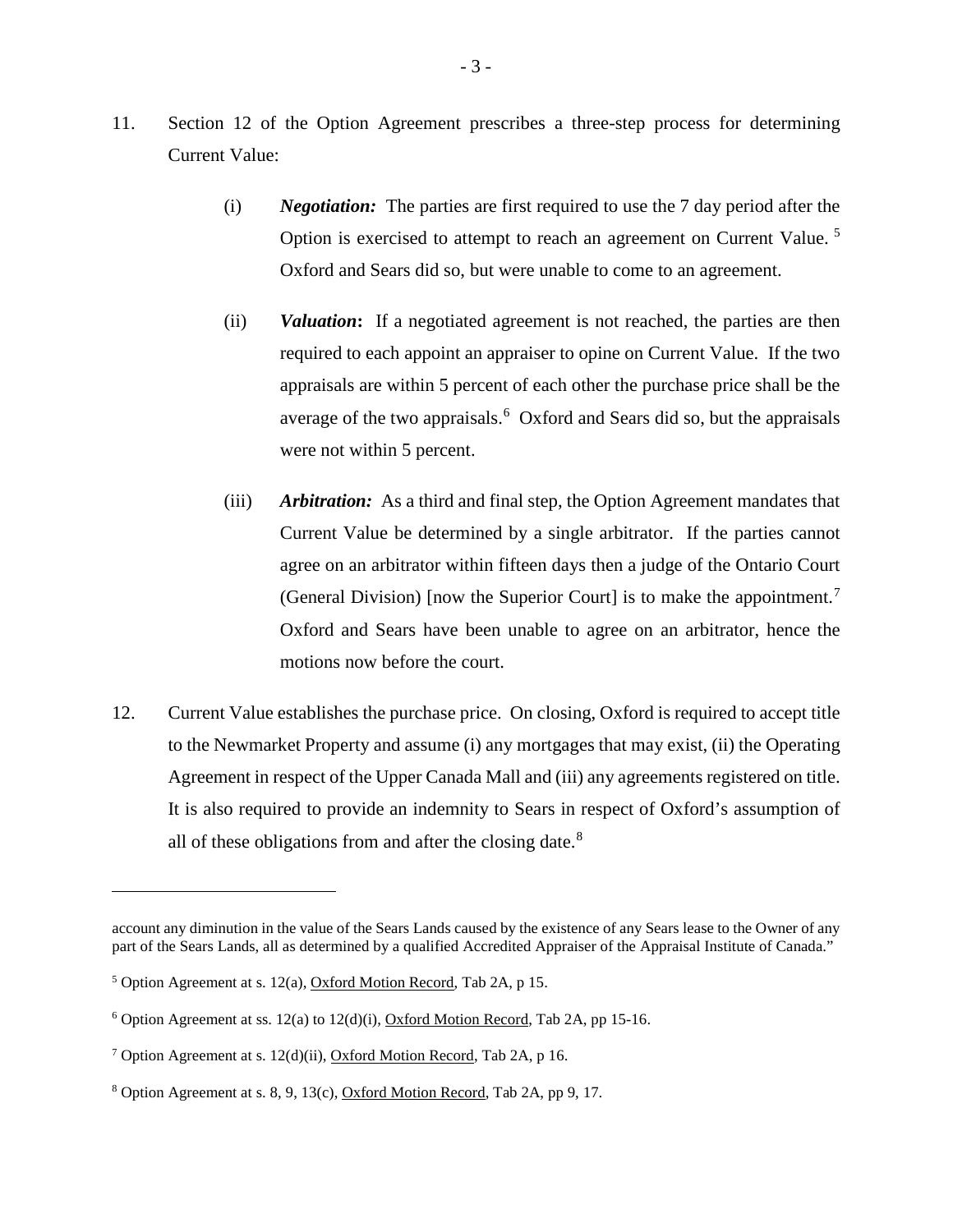- 13. As a result, on closing, from the purchase price all "usual and appropriate adjustments" applicable on any real estate transaction are made, the amount of any "liens, financial encumbrances and work orders which will not be removed on closing" and the "amount outstanding under any permitted mortgage or financing being assumed by [Oxford] under section 8" are deducted from the purchase price on closing.<sup>[9](#page-4-0)</sup> In addition, "at the Closing, all amounts owing by Sears to [Oxford] or by [Oxford] to Sears in respect of the Upper Canada Mall shall be settled and set off or paid in full".[10](#page-4-1)
- 14. The Option Agreement clearly provides that (i) Current Value, which is unrelated to the identity of the purchaser, and (ii) adjustments to the purchase price to be made on closing as between Oxford and Sears, are distinct issues. As the Monitor stated in an earlier Report to the Court in respect of the Newmarket Property specifically: "Under the option to purchase, once the Current Value has been determined, a secondary issue of purchase price adjustment must be considered."<sup>[11](#page-4-2)</sup>
- 15. The *quantum* of the financial obligations between the parties that may result in an adjustment to the cash paid on closing, as provided in section 13(c) of the Option Agreement, includes the claim filed by Oxford (" $Oxford$ "s Claim")<sup>12</sup>, which will be determined by the Claims Officer as part of the CCAA claims process.<sup>13</sup>

<span id="page-4-0"></span><sup>9</sup> Option Agreement at ss. 11 and 13(b), Oxford Motion Record, Tab 2A, pp 14-15 and 16-17.

<span id="page-4-1"></span><sup>&</sup>lt;sup>10</sup> Option Agreement at s. 13(c), Oxford Motion Record, Tab 2A, p. 17.

<span id="page-4-2"></span><sup>&</sup>lt;sup>11</sup> Monitor's  $21<sup>st</sup>$  Report to the Court dated July 20, 2018, para. 46.

<span id="page-4-3"></span> $12$  The Dispute Notice filed by Oxford stipulates that it is without prejudice to and expressly subject to Oxford's rights under the Option Agreement. This is to make clear that the determination of the *quantum* of the claim does not constitute an acceptance by Oxford that it is only entitled to a dividend on such amount, rather than an adjustment to the purchase price on closing, as provided under the Option Agreement.

<span id="page-4-4"></span><sup>13</sup> Marfatia Affidavit at para 8, Oxford Motion Record, Tab 2, p 9.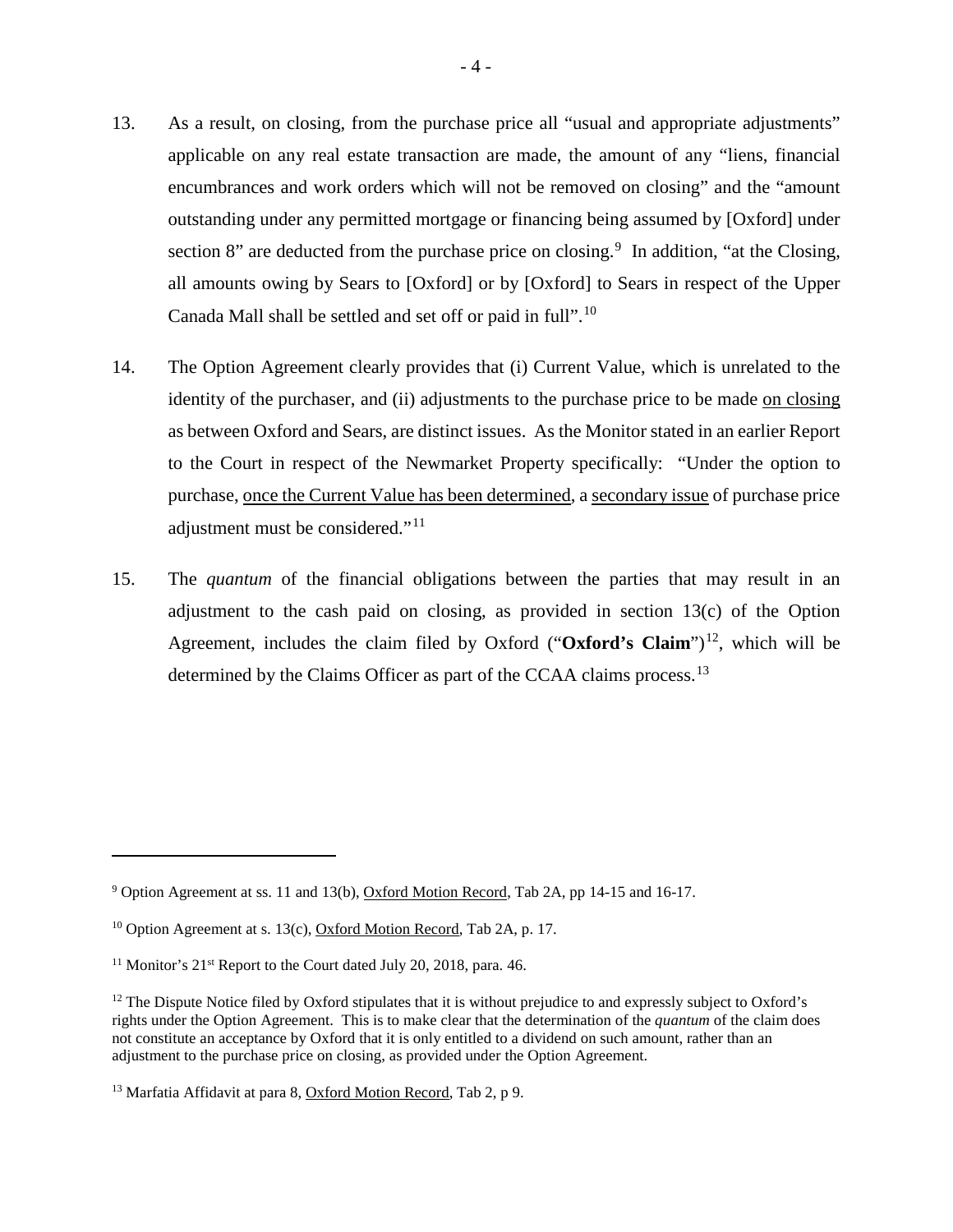#### **PART III - LAW AND ARGUMENT**

#### **A. Mr. Keefe is Qualified and Appropriate to Act as Arbitrator**

- 16. There is no fixed test to be used by the court on a motion to appoint an arbitrator.<sup>14</sup>
- 17. There are, however, a number of factors that are typically considered. As set out below, several of those factors confirm that Mr. Keefe is eminently qualified and appropriate to act as the arbitrator in this case.

### **(i) Mr. Keefe Has Subject Matter Expertise**

- 18. Where the proposed arbitration involves matters in a technical field (such as the value of commercial real estate, as in this case) it is preferable that the arbitrator have subject matter expertise.<sup>[15](#page-5-1)</sup>
- 19. Sears and the Monitor have raised no issue with Mr. Keefe's qualifications or subject matter expertise, and rightly so, because his recognized experience in this area is significant and unquestionable. He has acted as both counsel and arbitrator in numerous arbitrations involving real estate and commercial leasing disputes, particularly those involving real estate valuations and the determination of fair market value. The only evidence before the Court as to the subject matter expertise of *any* proposed arbitrator is that relating to Mr. Keefe.
- 20. Justice Farley is a superb commercial judge. However, neither he, nor any particular judge, has subject matter expertise in valuing commercial real estate properties that involve market value and planning issues.

<span id="page-5-0"></span><sup>14</sup> See for example *Axa Insurance v Belair Direct Insurance Co*, 2003 CarswellOnt 2992 at para 1 (SCJ), Oxford Book of Authorities, Tab 1.

<span id="page-5-1"></span><sup>15</sup> *Gasmo Investments Inc v 112660 Ontario Inc*, 2008 CarswellOnt 8763 at paras 3-6 (SCJ), Oxford Book of Authorities, Tab 2.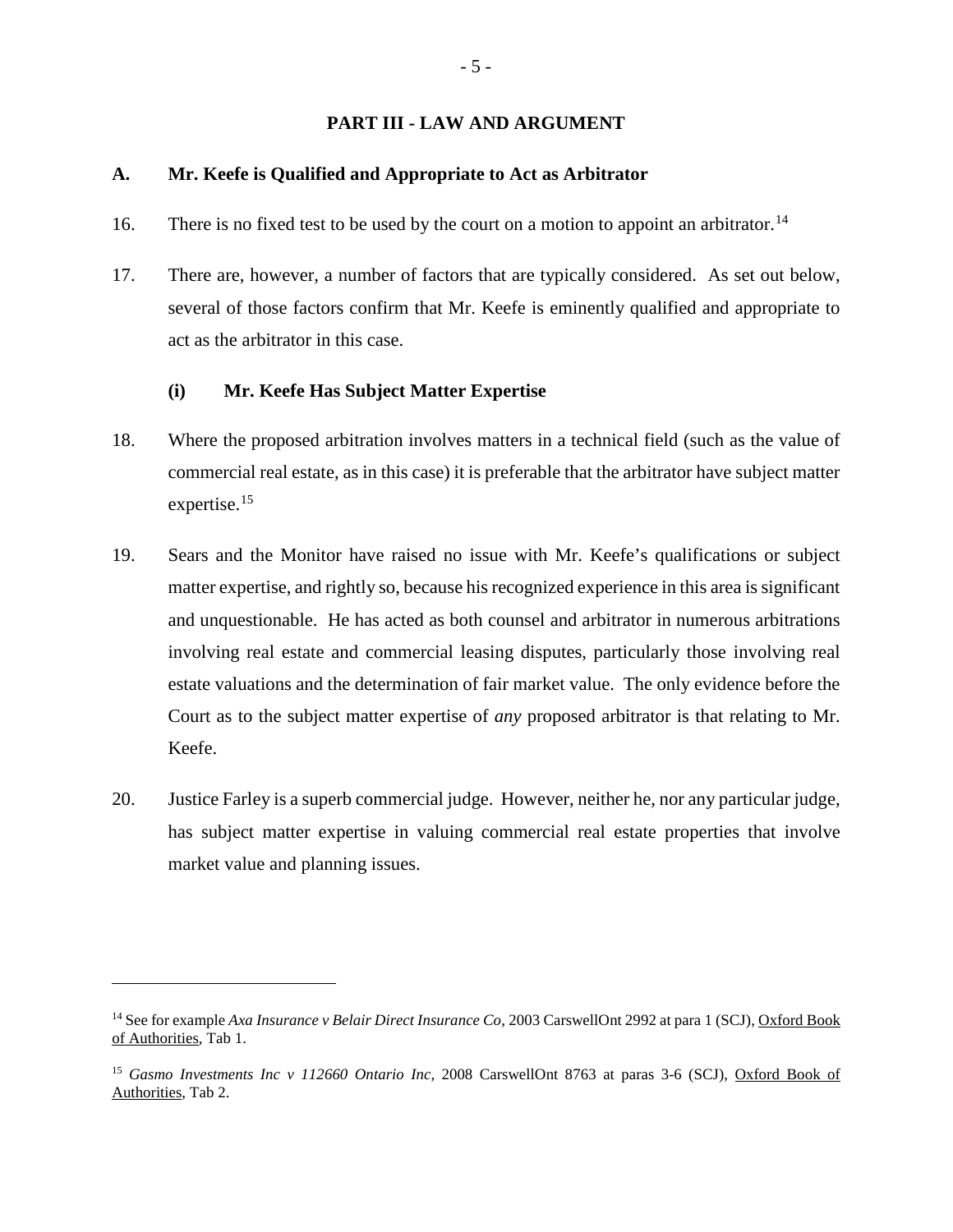**(ii) Mr. Keefe has no Connection to the Matter to be Arbitrated**

- 21. An individual should not be appointed as arbitrator if he has any connection to the parties or the dispute that might create the appearance of a conflict or a reasonable apprehension of bias. The applicable test is whether an informed person, viewing the matter realistically and practically – having thought the matter through – would conclude that the potential arbitrator might be perceived as not being able to approach the arbitration with a totally fresh and open mind.<sup>[16](#page-6-0)</sup>
- 22. As with his subject matter expertise, Mr. Keefe's independence has not been challenged by Sears or the Monitor, and rightly so: Mr. Keefe has no prior or ongoing engagement related in any way to this CCAA proceeding or the parties.

# **(iii) Mr. Keefe's Appointment is Consistent with the Wording of the Option Agreement**

- 23. The wording of the contract in which the parties originally agreed to arbitrate their dispute is of paramount importance. An arbitrator should not be appointed if his appointment would conflict with the parties' contractual agreement as set out in the wording of the contract.[17](#page-6-1)
- 24. Sears and the Monitor have not raised any objection to Mr. Keefe's appointment on this basis. They have not done so because there is nothing in the Option Agreement that could in any way be said to be inconsistent with the appointment of Mr. Keefe as arbitrator.

<span id="page-6-0"></span><sup>&</sup>lt;sup>16</sup> *ICP v JCP*, 2018 ONSC 4075 at para 44 [Comm List], Oxford Book of Authorities, Tab 3.

<span id="page-6-1"></span><sup>&</sup>lt;sup>17</sup> J. Brian Casey, *Arbitration Law of Canada: Practice and Procedure*, 3<sup>rd</sup> ed (New York: JurisNet, LLC, 2017) at 84, citing *Heyman v Darwins, Ltd*, [1942] AC 356 at 366 (HL) and *Huras v Primerica Financial Services Ltd* (2001), 55 OR (3d) 449 (CA).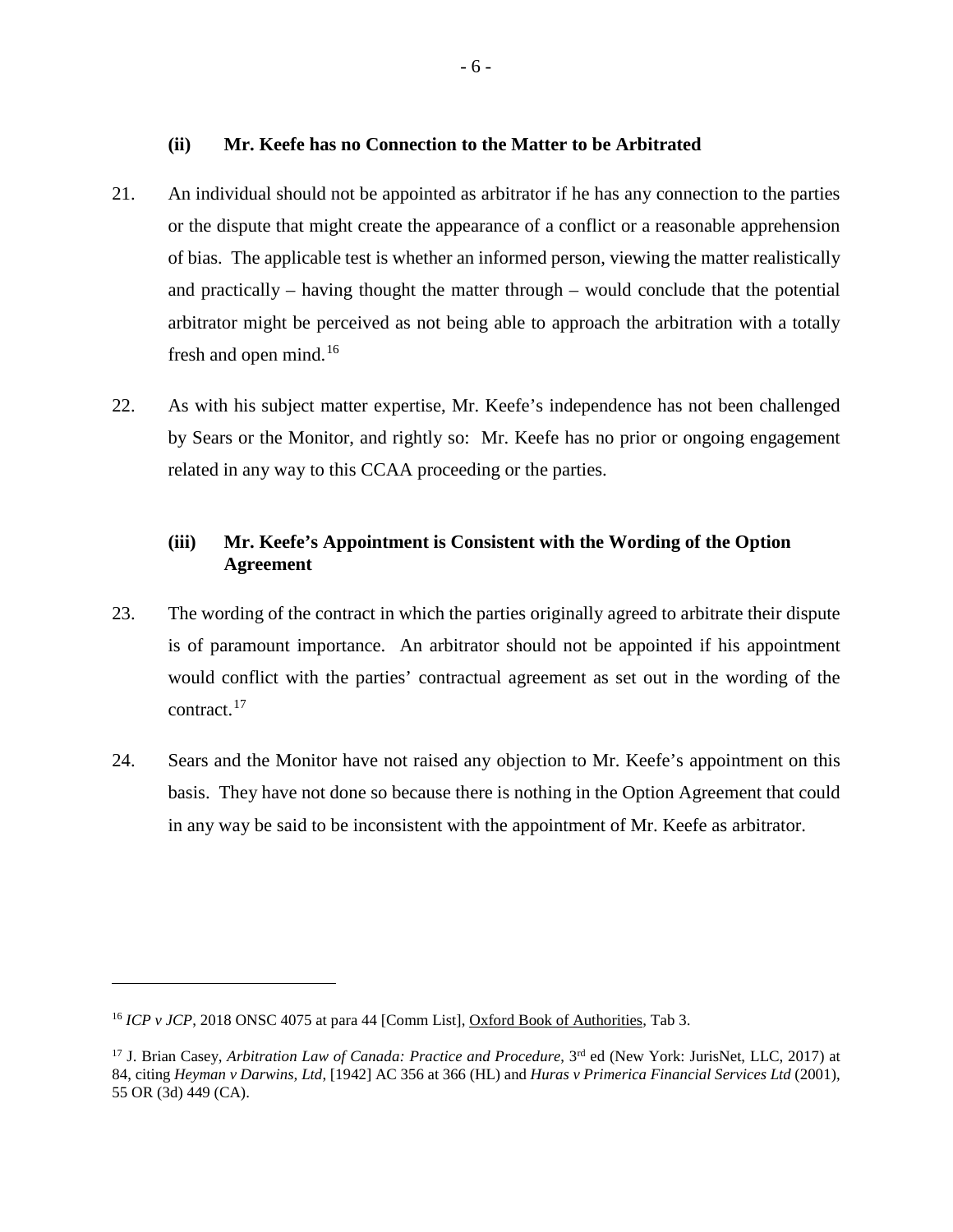# **B. The Relief Sought by Oxford is Consistent with the Terms of the Option Agreement and the Legal Principles of Arbitration**

- 25. Fidelity to the words used by Oxford and Sears in the Option Agreement to express their contractual intentions is of paramount importance. As stated in the leading text on Arbitration in Canada: "The essence of arbitration is that it is consensual. … It all starts with what the parties have agreed."<sup>[18](#page-7-0)</sup> Then, citing Lord Macmillan: "[I]t is clear that, as the arbitration clause is a matter of agreement, the first thing is to ascertain according to ordinary principles of construction what the parties have actually agreed."<sup>[19](#page-7-1)</sup>
- 26. The Option Agreement provides that the arbitrator will answer one question: What is the Current Value of the Newmarket Property?
- 27. That one question is consistent with the original intention of Oxford and Sears regarding what would be arbitrated under the Option Agreement, by reference to both the overall structure of the Option Agreement, and the explicit language used in the contract's relevant provisions:
	- Section 12 of the Option Agreement deals with "Determination of Current Value". The Court's jurisdiction to appoint an arbitrator is found exclusively in section 12(d)(ii) of the Option Agreement in relation to Current Value – and exists *nowhere else*, for any other issue.
	- The arbitration provision in section  $12(d)(ii)$  explicitly states that the arbitrator "shall determine the Current Value of the lands over which there is disagreement." There is no reference to the arbitrator deciding anything else, including any adjustments that may affect

<span id="page-7-0"></span><sup>18</sup> Casey, *ibid* at 51.

<span id="page-7-1"></span><sup>19</sup> Casey, *ibid* at 84, citing *Heyman v Darwins Ltd*, [1942] AC 356 at p 376 (HL) per Lord MacMillan.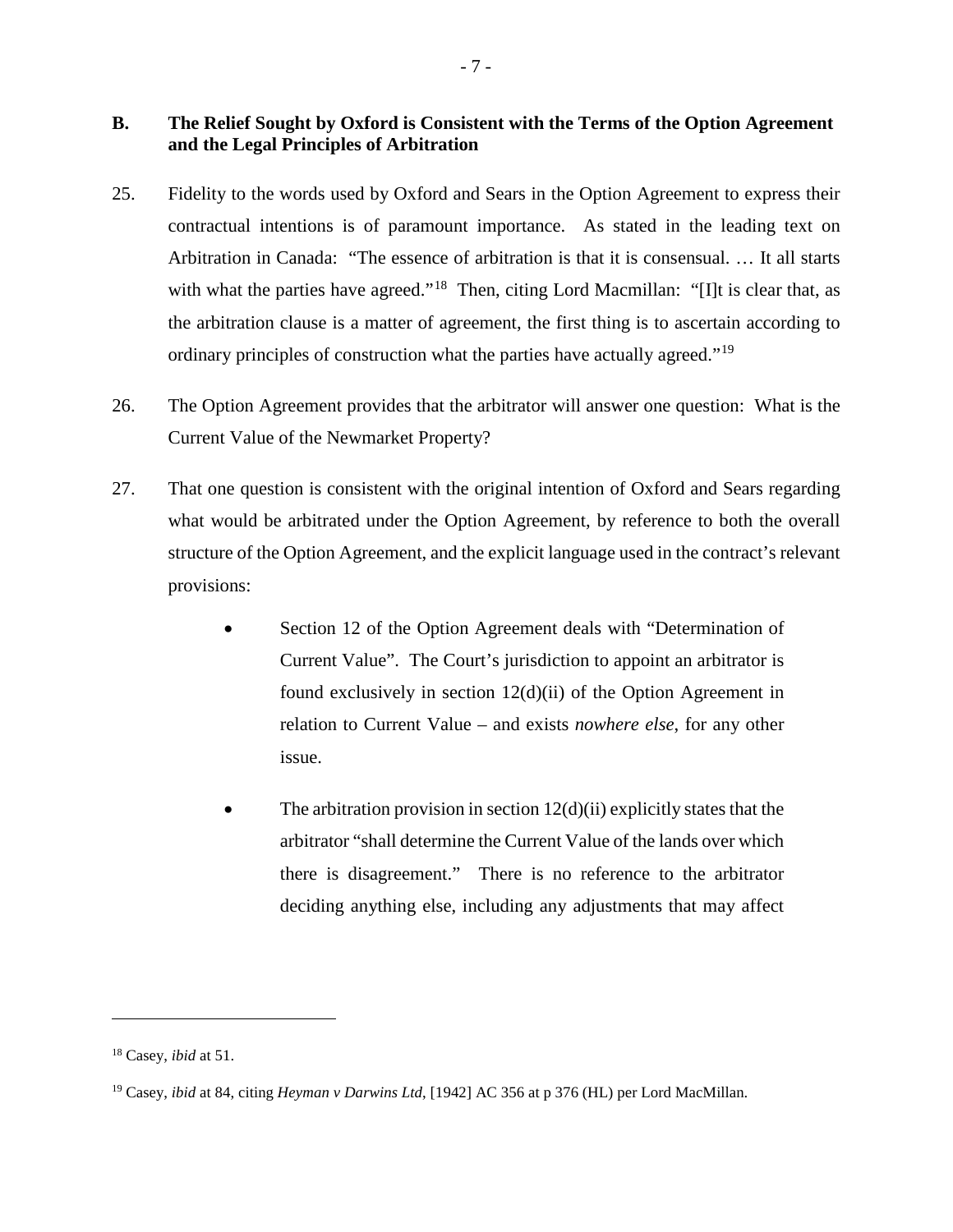the cash paid on closing or matters involving set off, which are referenced in other parts of the Option Agreement.

- "Current Value" is defined in section  $1(g)$  of the Option Agreement and the parties provided specific direction to the arbitrator as to what is to be considered.
- References to the setting-off of claims and adjustments that may reduce the cash component of the purchase price on closing are only found in sections 11 and 13(b) and (c) of the Option Agreement. Yet those sections of the Option Agreement are plainly not subject to arbitration.
- The parties could have included a general arbitration clause in the Option Agreement and made any disagreement relating to, or arising under the Option Agreement subject to arbitration. They did not. They agreed to arbitration only in relation to the determination of Current Value in Section 12.

# **C. The Relief Sought by Sears and the Monitor is Not Consistent with the Terms of the Option Agreement**

- 28. Sears and the Monitor seek to have "all matters relating to the Newmarket Property" determined by one party, whether wearing one hat or multiple hats, on the basis that it is "expedient", "efficient" and "entirely sensible". This is a clear attempt to do indirectly, what the Option Agreement expressly does not permit to be done directly.
- 29. In his affidavit sworn in support of the cross motion brought jointly by Sears and the Monitor, Philip Mohtadi states:

Even though the Option Agreement is silent as to how disputes other than Current Value should be adjudicated, where resolution of those disputes ultimately bears on the price Sears Canada is to receive for the Newmarket Property, it is entirely sensible in the current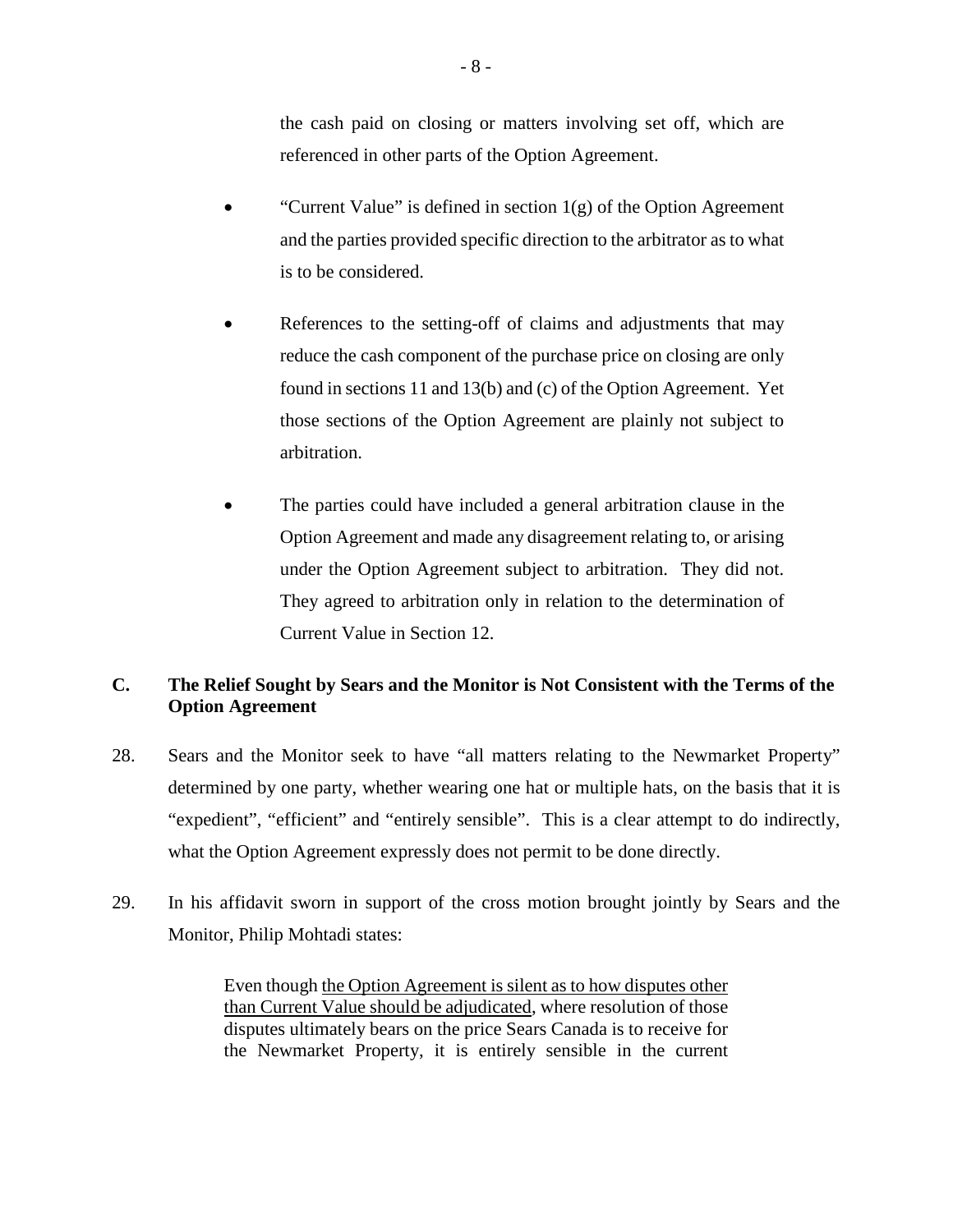circumstances, and fair to both parties, to have all these matters resolved by one qualified person.<sup>[20](#page-9-0)</sup> [underlining added]

- 30. Put another way, Sears and the Monitor are asking the court to re-write the Option Agreement on the basis that it is "sensible" and "fair" (to them) in the circumstances.
- 31. The court is required to give effect to the contractual intentions of the parties. The court is not permitted to re-write the Option Agreement by ignoring an explicitly-limited arbitration clause and substituting instead a general dispute resolution provision, applicable to all matters arising under or relating to the Option Agreement. That is plainly not what Oxford and Sears agreed to in the Option Agreement, which is a commercial contract negotiated by sophisticated parties with the assistance of counsel.<sup>[21](#page-9-1)</sup>
- 32. The court's inability to rewrite the Option Agreement is not changed just because Sears is under CCAA protection. Within the context of a CCAA proceeding, debtors are granted the extraordinary power of disclaiming unfavourable contracts.<sup>[22](#page-9-2)</sup> However, Parliament did not grant debtors the power to retain a contract and then re-write its terms to the debtor's benefit. The rule against a court re-writing a contract applies as much in the context of a CCAA proceeding as in any other.
- 33. Further, this Court has already, in the SISP Approval Order in this CCAA proceeding, ordered the preservation of the *very rights* that Oxford seeks to protect on this motion, namely its rights under the Option Agreement. Oxford previously served and filed an Affidavit on July 12, 2017, in response to a SISP Approval Order sought by Sears and supported by the Monitor, for the specific purpose of putting the Option Agreement before

<span id="page-9-0"></span><sup>&</sup>lt;sup>20</sup> Affidavit of Philip Mohtadi, sworn on September 10, 2018, (the "**Mohtadi Affidavit**") at para. 24, Joint Motion Record of the Applicants and the Monitor dated September 10, 2018 ("**Joint Motion Record**"), Tab 2, pp 18-19.

<span id="page-9-1"></span><sup>&</sup>lt;sup>21</sup> *G. Ford Homes Ltd. v. Draft Masonry (York) Co*, 1983 CarswellOnt 732 at para 9 (CA), Oxford Book of Authorities, Tab 4. See also *Pacific National Investments Ltd. v. Victoria (City)*, 2004 SCC 75 at para 31: "the general rule, of course, is that it is not the function of the court to rewrite a contract for the parties", Oxford Book of Authorities, Tab 5.

<span id="page-9-2"></span> $22$  The issue of whether a contract such as the Option Agreement is one that is even capable of being disclaimed is not relevant to this motion, and is moot in any event.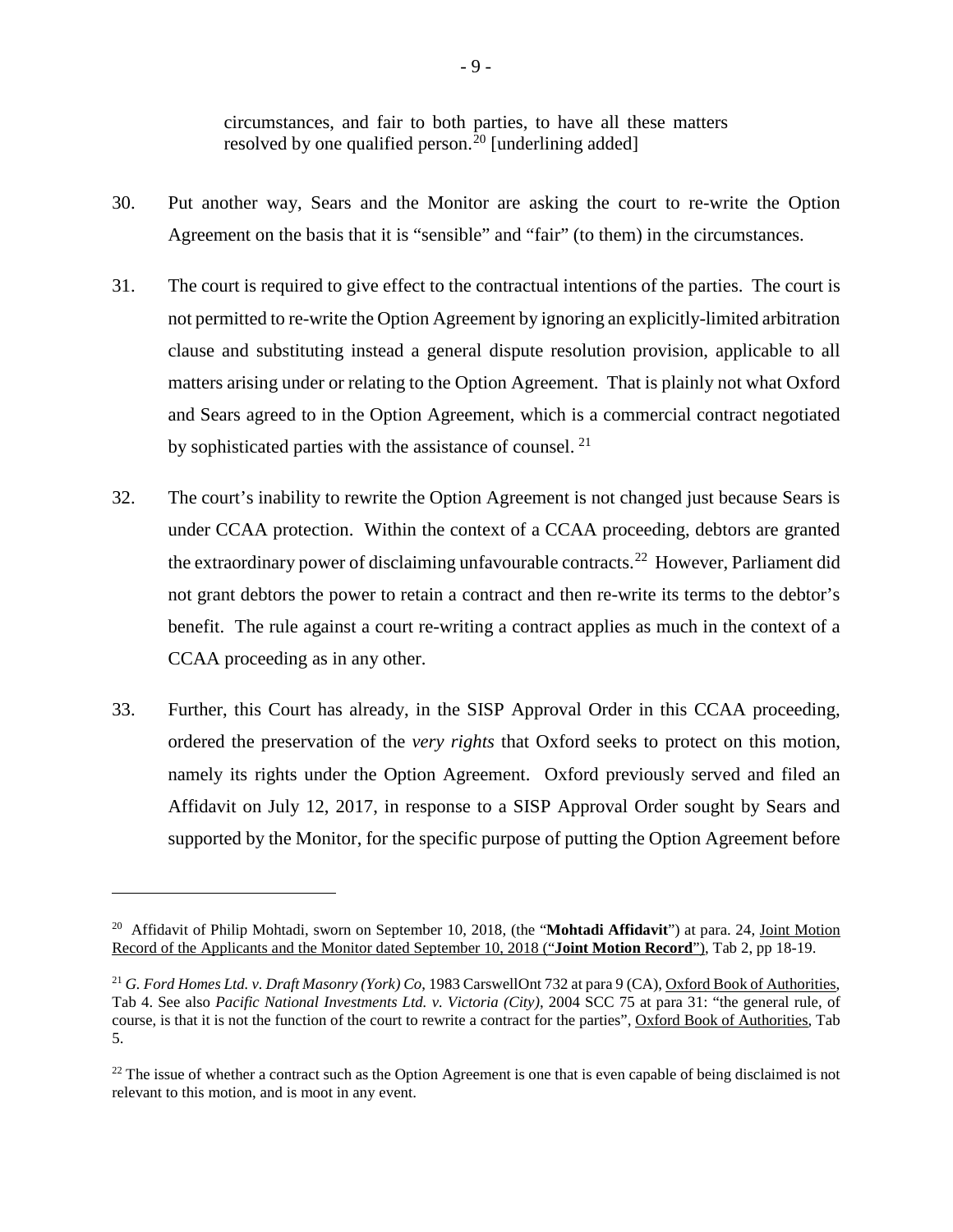the parties and the Court and preserving Oxford's rights thereunder.<sup>23</sup> The draft SISP Approval Order sought by Sears in its motion materials was amended to specifically provide, in section 5 thereof, that nothing shall affect the rights of a party to an agreement containing an option to purchase or right of first refusal (such rights collectively defined as, a "**ROFR**"), and that all such rights "whether statutory, contractual or at common law" would be reserved and unaffected. The SISP Approval Order was issued by the Court on that basis, more than one year ago.  $24$ 

- 34. The importance of protecting the rights in favour of holders of options to purchase and ROFRs was further recognized by the negotiated inclusion of paragraph 6(a) of the SISP Approval Order, which required Sears to notify all such holders by no later than August 4, 2017 if it intended to take the position that such rights were no longer in force.<sup>[25](#page-10-2)</sup>
- 35. It is not open to a debtor company or the Monitor to "re-trade" on a term of an Order specifically negotiated by parties for their benefit and protection at the outset of a CCAA proceeding, when it no longer suits them. In the *Target* CCAA proceeding, [26](#page-10-3) when the debtor company (supported by the Monitor) sought to ignore the provisions of one paragraph in the Initial and Restated Order that had been negotiated by Objecting Landlords, in similar circumstances to the case at bar, Morawetz R.S.J. stated the following:

[80] Paragraph 19A [to the Order] arose in a post-CCAA filing environment, with each interested party carefully negotiating its position. The fact that the agreement to include paragraph 19A in the Amended and Restated Order was reached in a post-filing environment is significant [citation omitted]. In my view, there was never any doubt that Target Canada and Target Corporation were aware of the implications of paragraph 19A and by proposing this

<span id="page-10-0"></span><sup>23</sup> Marfatia Affidavit at paras. 3, 5, Oxford Motion Record, Tab 2, p 8.

<span id="page-10-1"></span><sup>&</sup>lt;sup>24</sup> See Section 5 of the SISP Approval Order on Schedule "B" hereto. Numerous Monitor's Reports filed in this proceeding since that time have referred to the option to purchase and ROFR rights that exist, including specific reference to the Newmarket Property.

<span id="page-10-2"></span><sup>&</sup>lt;sup>25</sup> See Section  $6(a)$  of the SISP Approval Order on Schedule "B" hereto.

<span id="page-10-3"></span><sup>26</sup> *Target Canada Co, Re*, 2016 ONSC 316 at paras 73-86 [Comm List], Oxford Book of Authorities, Tab 6.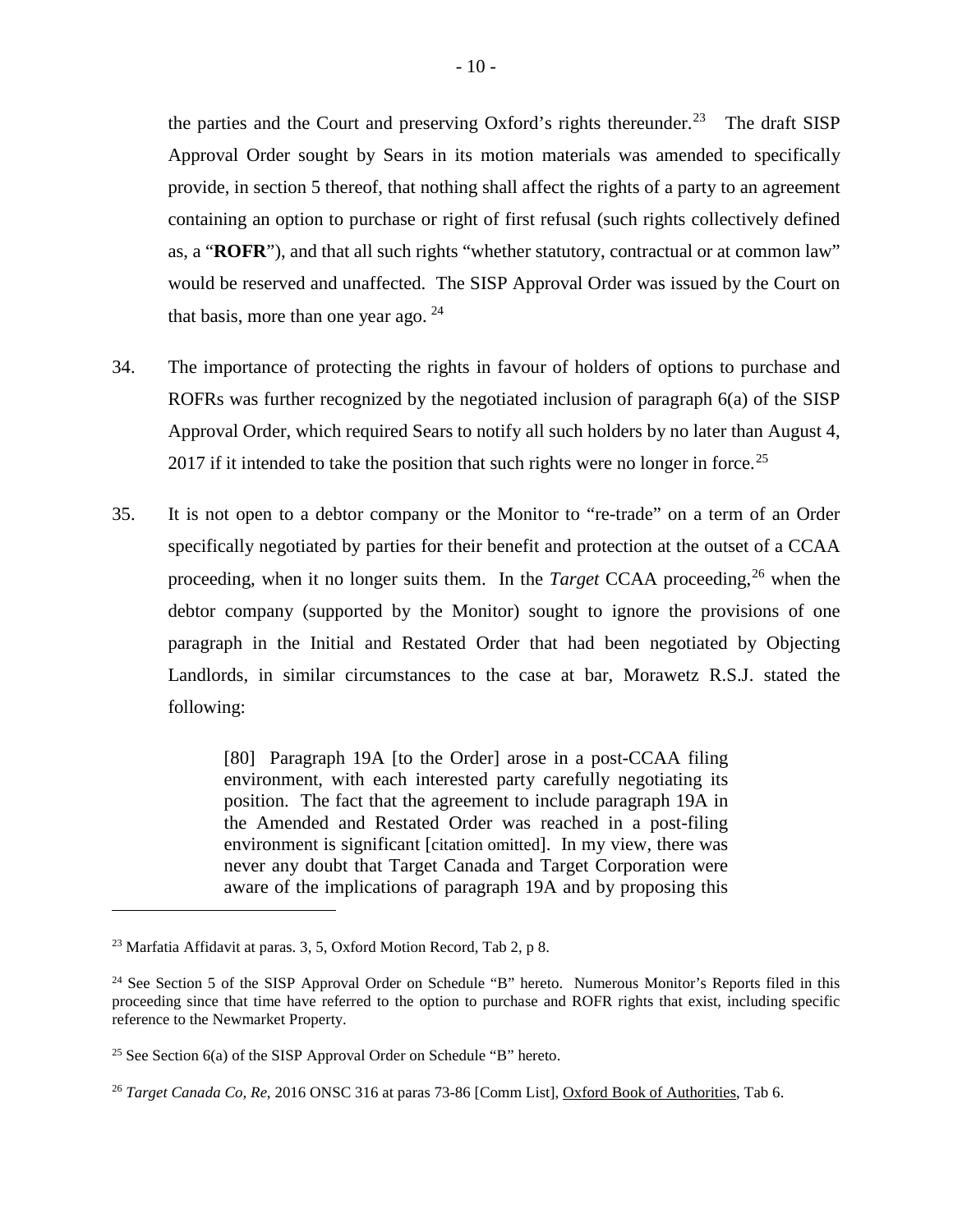Plan, [they] seek to override the provisions of paragraph 19A. They ask the court to let them back out of their binding agreement, after having received the benefit of performance by the landlords… They ask the court to let them eliminate a court order to which they consented, without proving that they have any grounds to rescind the order.

[81] The CCAA process is one of building blocks.... It is essential that court orders made during CCAA proceedings be respected. In this case, the Amended Restated Order was an order that was heavily negotiated by sophisticated parties. They knew that they were entering into binding agreements supported by binding orders. Certain parties now wish to restate the terms of the negotiated orders. Such a development would run counter to the building block approach underlying these proceedings since the outset.

…

[85] It cannot be fair and reasonable to ignore post-filing agreements concerning the CCAA process after they have been relied upon by counter-parties, or to rescind consent orders of the court without grounds to do so.

# **D. The Position Advanced by Sears and the Monitor Would Commit the Arbitrator to Jurisdictional Error Before the Arbitration Begins**

- 36. The jurisdiction of any arbitrator is confined by the original agreement to arbitrate, in this case the arbitration provision in section 12 (d)(ii) of the Option Agreement. Quoting from Casey's text: "There is no "inherent" jurisdiction in an arbitral tribunal. The arbitral tribunal takes its jurisdiction to decide a particular dispute from the agreement between the parties."<sup>[27](#page-11-0)</sup>
- 37. The grounds upon which a final arbitral decision can be set aside by a court are very limited. One of those grounds, however, as set out in the *Arbitration Act*, [28](#page-11-1) is that the arbitration decision deals with a dispute that the arbitration agreement does not cover or contains a

<span id="page-11-0"></span><sup>27</sup> Casey, *supra* note 17 at 195.

<span id="page-11-1"></span><sup>28</sup> *Arbitration Act, 1991*, SO 1991, c 17 [*Arbitration Act*].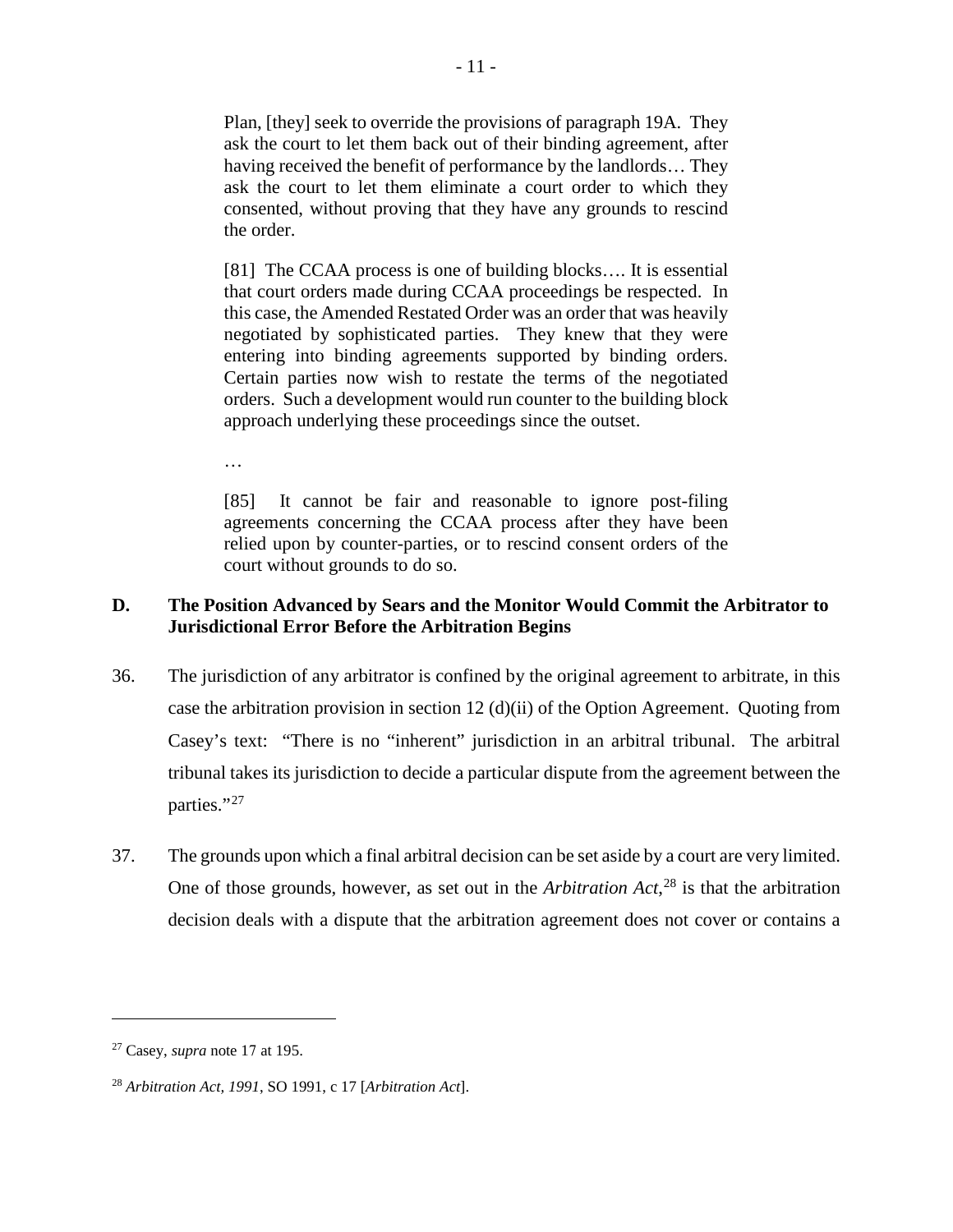decision on a matter that is beyond the scope of what was to be arbitrated under the agreement.[29](#page-12-0)

- 38. The arbitration agreement in the Option Agreement (specifically section 12(d)(ii), read individually and in conjunction with the entire contract), does not include any term providing that the determination of amounts owing by one party to the other, or relating to set-off or adjustments to the cash component paid on closing, will be determined through arbitration. [30](#page-12-1)
- 39. In other words, if granted, the cross-motion brought by Sears and the Monitor will inevitably cause the arbitrator to exceed his jurisdiction.

# **E. Policy Reasons Support Keeping the Determination of Current Value Separate from the Claims Process**

- 40. A single-issue arbitration is focussed on the determination of a particular issue in order to facilitate a decision that is binding on the parties to an arbitration agreement or clause, to the exclusion of any other issues. Considerations that may be relevant in the "rough justice" nature of a CCAA claims process (particularly one in which the anticipated recoveries to creditors are nominal) and the determination of the quantum and validity of Oxford's claims within that claims context, are entirely irrelevant to the determination of the Current Value of the Newmarket Property under the Option Agreement.
- 41. There is very good reason to keep the determination of Current Value separate from the adjudication of Oxford's Claim or any consideration as to adjustments that may ultimately affect the cash component paid on closing. Blurring those lines creates a risk that the outcome of one may improperly influence the outcome of the other. The parties agreed to have only the Current Value determined by arbitration.

<span id="page-12-0"></span><sup>29</sup> *Arbitration Act* at s 46(1)3.

<span id="page-12-1"></span><sup>&</sup>lt;sup>30</sup> Sears and the Monitor have admitted this in paragraph 24 of the Mohtadi Affidavit.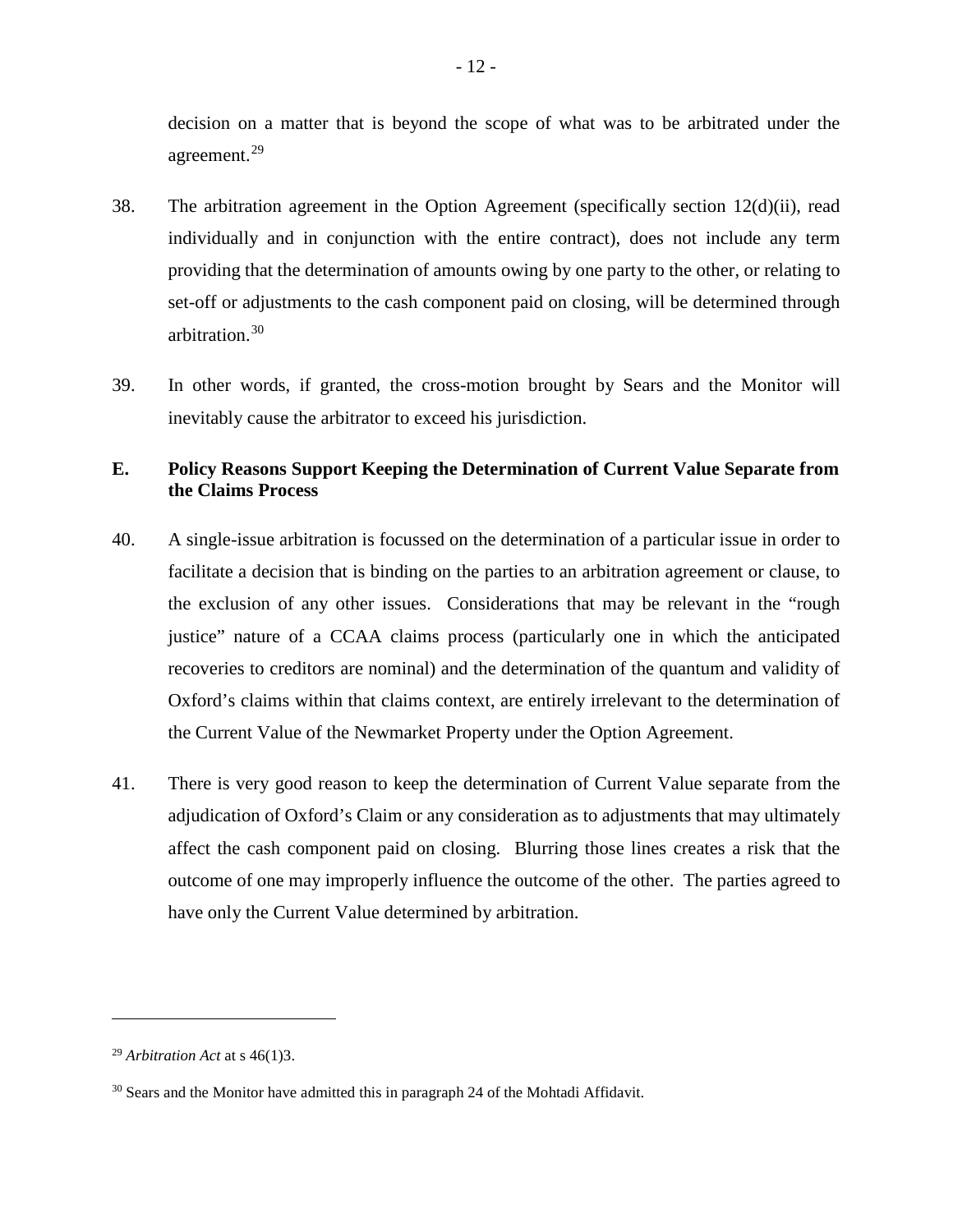# **F. Concerns About Preventing Additional Costs and Delay Support the Appointment of Mr. Keefe — Not Justice Farley**

- 42. Oxford shares the concerns expressed by Sears and the Monitor about preventing unnecessary costs and delay.<sup>31</sup> It has purchased the Newmarket Property and wishes to close the transaction as soon as possible<sup>32</sup>. It advised Sears and the Monitor on June 29, 2018 that it was prepared to close within seven days of Current Value being agreed, and that remains the case following a determination of Current Value by the arbitrator.<sup>[33](#page-13-2)</sup>
- 43. Any concerns as to timing are best addressed by the appointment of Mr. Keefe as arbitrator, to allow him to immediately commence the arbitration process in accordance with the terms of the arbitration clause in section 12(d)(ii) of the Option Agreement.
- 44. Section 12(e) of the Option Agreement stipulates that the arbitrator's decision shall be final and binding upon Sears and Oxford and all other persons affected thereby, with no right of appeal. Appointing an arbitrator to decide the sole issue – the Current Value of the Newmarket Property – that the parties to the Option Agreement agreed would be determined through arbitration, is the only means of ensuring that no jurisdictional error is committed and the arbitrator's decision can be implemented without delay.
- 45. The determination of Oxford's Claims pursuant to the CCAA claims process can proceed separately, but simultaneously with the arbitrator's determination of Current Value, resulting in no delay.
- 46. If Justice Farley is appointed to determine Current Value, the process for such determination will certainly be slower due to the numerous other claims that Justice Farley is tasked with determining as the Claims Officer, including Oxford's Claim. In addition, claims filed by six landlords in respect of 26 locations are the subject matter of a motion

<span id="page-13-0"></span><sup>&</sup>lt;sup>31</sup> Twenty-Third Report of FTI Consulting Canada Inc., as Monitor, dated September 10, 2018, at para 33.

<span id="page-13-1"></span> $32$  Notwithstanding that section 13(a) of the Option Agreement provides that closing is to occur 30 days after the determination of the Current Value, Oxford is prepared to close within seven (7) days of such determination by the arbitrator.

<span id="page-13-2"></span><sup>&</sup>lt;sup>33</sup> Exhibit "C" to the Affidavit of Philip Mohtadi, Joint Motion Record, Tab 2C, p 125.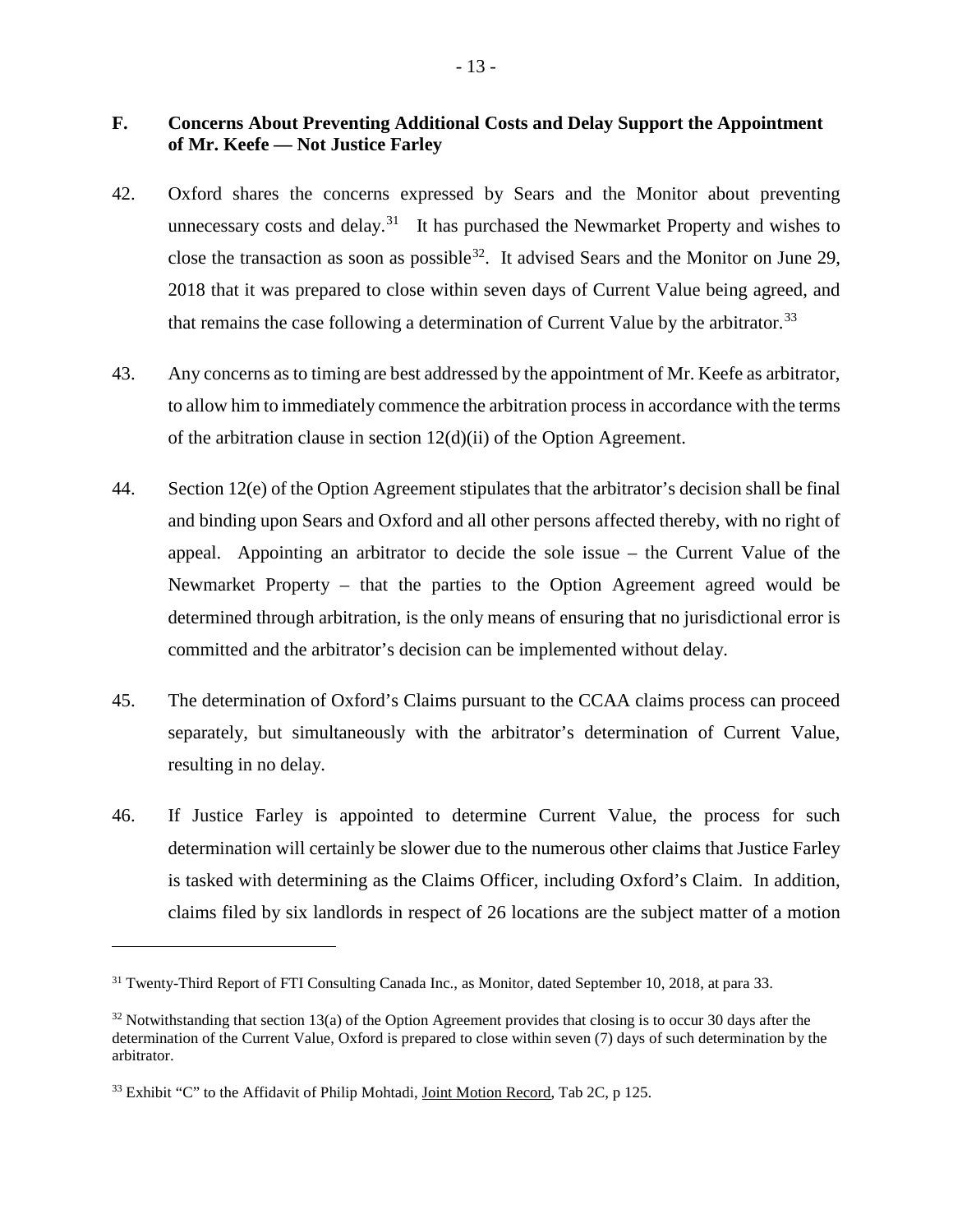returnable the same day as Oxford's motion, which the Monitor requires be determined by Justice Farley *prior* to the hearing of a deemed trust motion on November 1, 2018. The Monitor has recently reported that it has received 240 Notices of Dispute in response to the Notices of Disallowance it issued, and that it plans to refer those claims to Justice Farley for adjudication, to the extent that they are not resolved consensually and expeditiously. <sup>[34](#page-14-0)</sup>

47. Oxford submitted its Dispute Notice on August 24, 2018, in response to the Notice of Revision or Disallowance issued by the Monitor, in accordance with the Claims Procedure Order. No steps have been taken by the Monitor or the Claims Officer for a determination of Oxford's Claim. No timetable has been set. No procedures have been established for a claims hearing. Any resulting delay cannot be attributed to Oxford.

### **G. The** *Judges Act* **Precludes the Alternative Relief Sought by Sears and the Monitor**

48. The alternative relief sought by Sears and the Monitor — namely, the appointment of Justice Hainey or another judge sitting on the Commercial List as arbitrator — is explicitly forbidden by section 56(1) of the *Judges Act*, which prohibits a sitting judge from being named as an arbitrator unless:

> (a) in the case of any matter within the legislative authority of Parliament [the within CCAA proceeding is within federal jurisdiction], the judge is by an Act of Parliament expressly authorized so to act or the judge is thereunto appointed or so authorized by the Governor in Council.<sup>[35](#page-14-1)</sup>

49. Neither of these preconditions are satisfied in this case. No further analysis is needed.

<span id="page-14-0"></span> $34$  Monitor's  $24<sup>th</sup>$  Report to the Court dated September 13, 2018 at paras. 26, 29.

<span id="page-14-1"></span><sup>35</sup> *Judges Act*, RSC 1985, c J-1 at s 56(1)(a).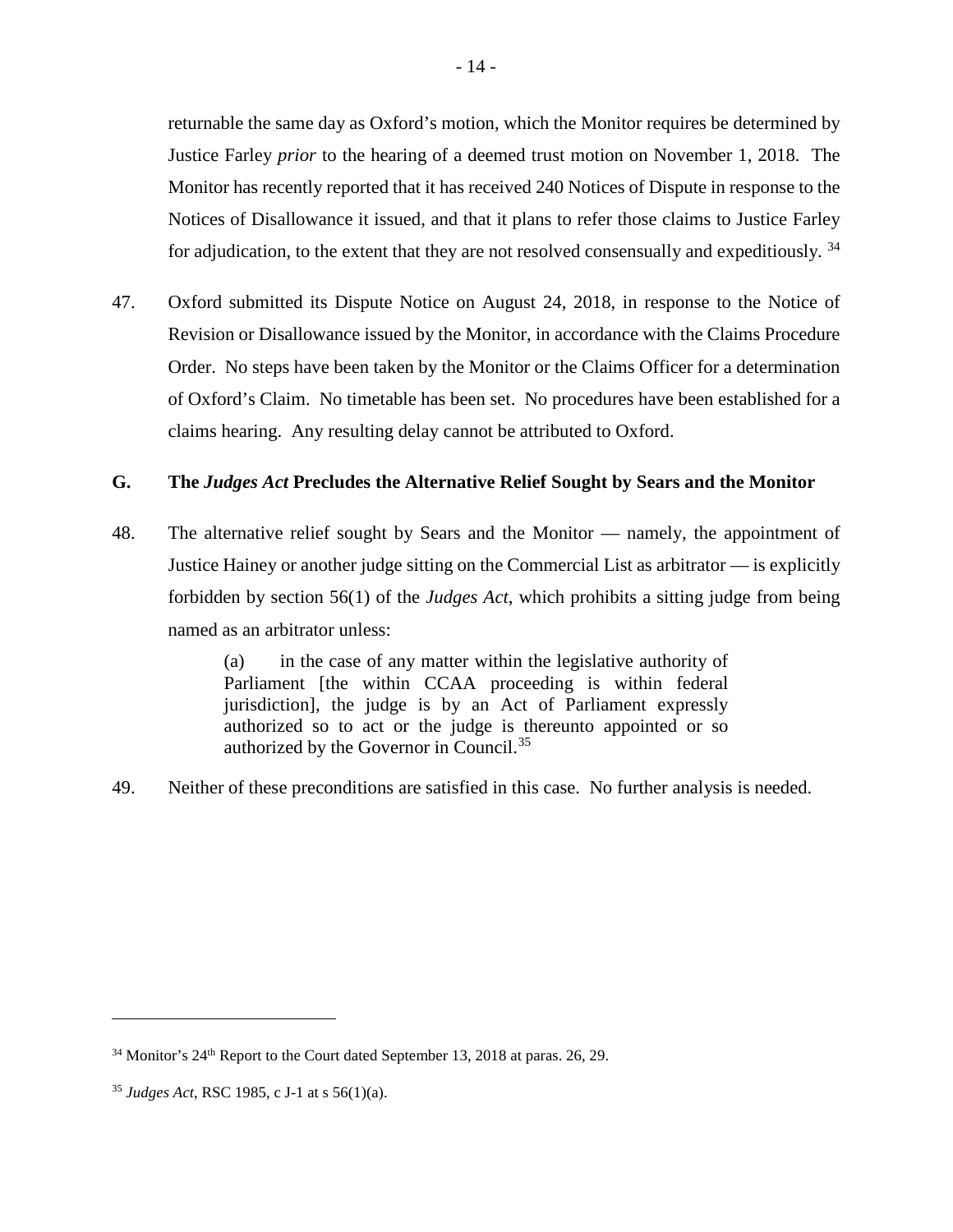# **PART IV - ORDER SOUGHT**

50. Oxford requests that John A. Keefe be appointed as arbitrator to determine the Current Value of the Newmarket Property pursuant to section 12 of the Option Agreement.

ALL OF WHICH IS RESPECTFULLY SUBMITTED this 19<sup>th</sup> day of September, 2018.

**THORNTON GROUT FINNIGAN LLP** Lawyers for Oxford Properties Group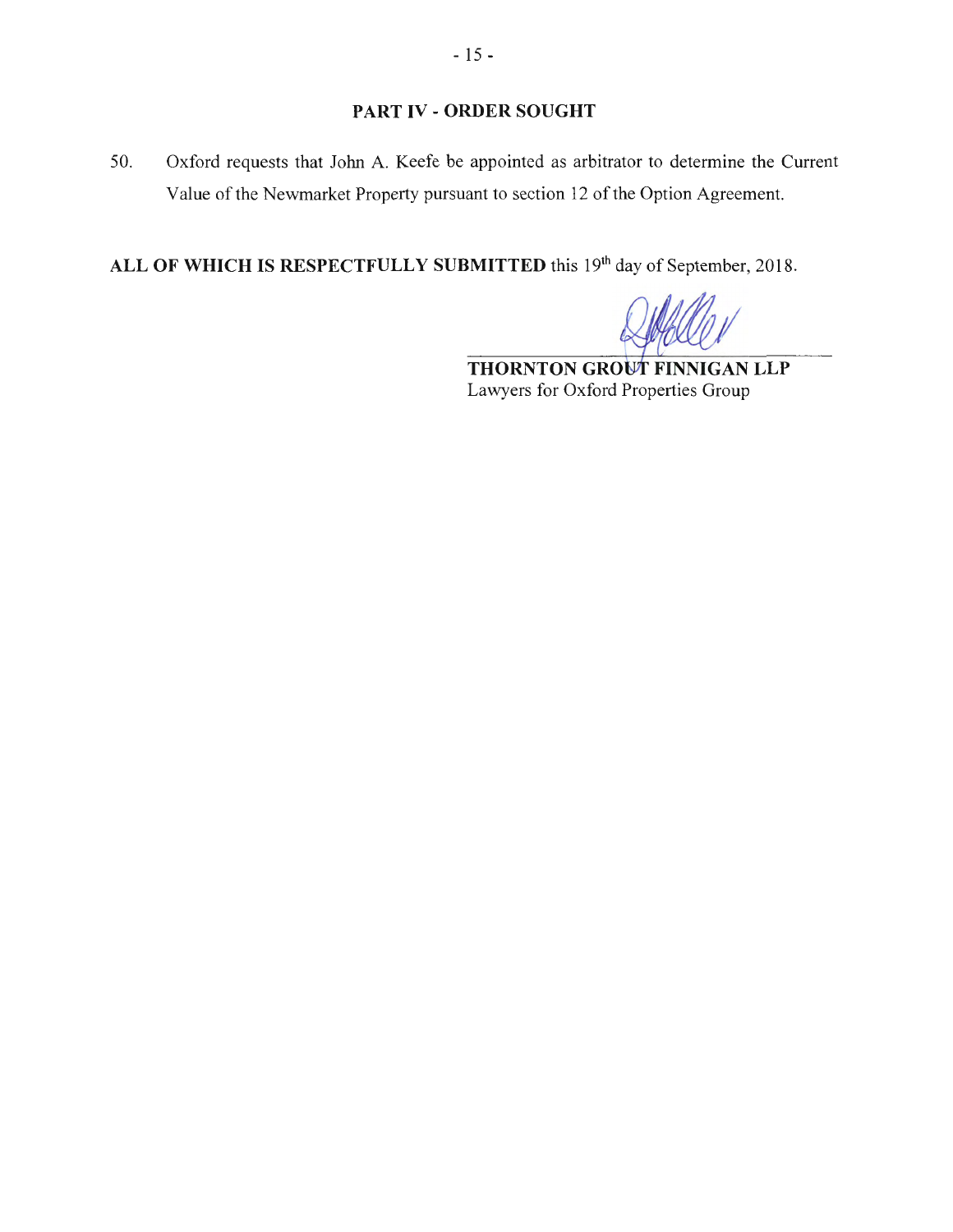# **SCHEDULE "A"**

# **Authorities**

| No.              | <b>Case Reference</b>                                                    |
|------------------|--------------------------------------------------------------------------|
| 1.               | Axa Insurance v Belair Direct Insurance Co, 2003 CarswellOnt 2992 (SCJ)  |
| $\overline{2}$ . | Gasmo Investments Inc v 112660 Ontario Inc, 2008 CarswellOnt 8763 (SCJ)  |
| 3.               | $ICP$ v $JCP$ , 2018 ONSC 4075 [Comm List]                               |
| $\overline{4}$ . | G. Ford Homes Ltd. v. Draft Masonry (York) Co, 1983 CarswellOnt 732 (CA) |
| 5.               | Pacific National Investments Ltd. v. Victoria (City), 2004 SCC 75        |
| 6.               | Target Canada Co, Re, 2016 ONSC 316 [Comm List]                          |

# **Secondary Sources**

|  | J. Brian Casey, Arbitration Law of Canada: Practice and Procedure, $3rd$ ed (New York: |
|--|----------------------------------------------------------------------------------------|
|  | JurisNet, LLC, 2017)                                                                   |
|  |                                                                                        |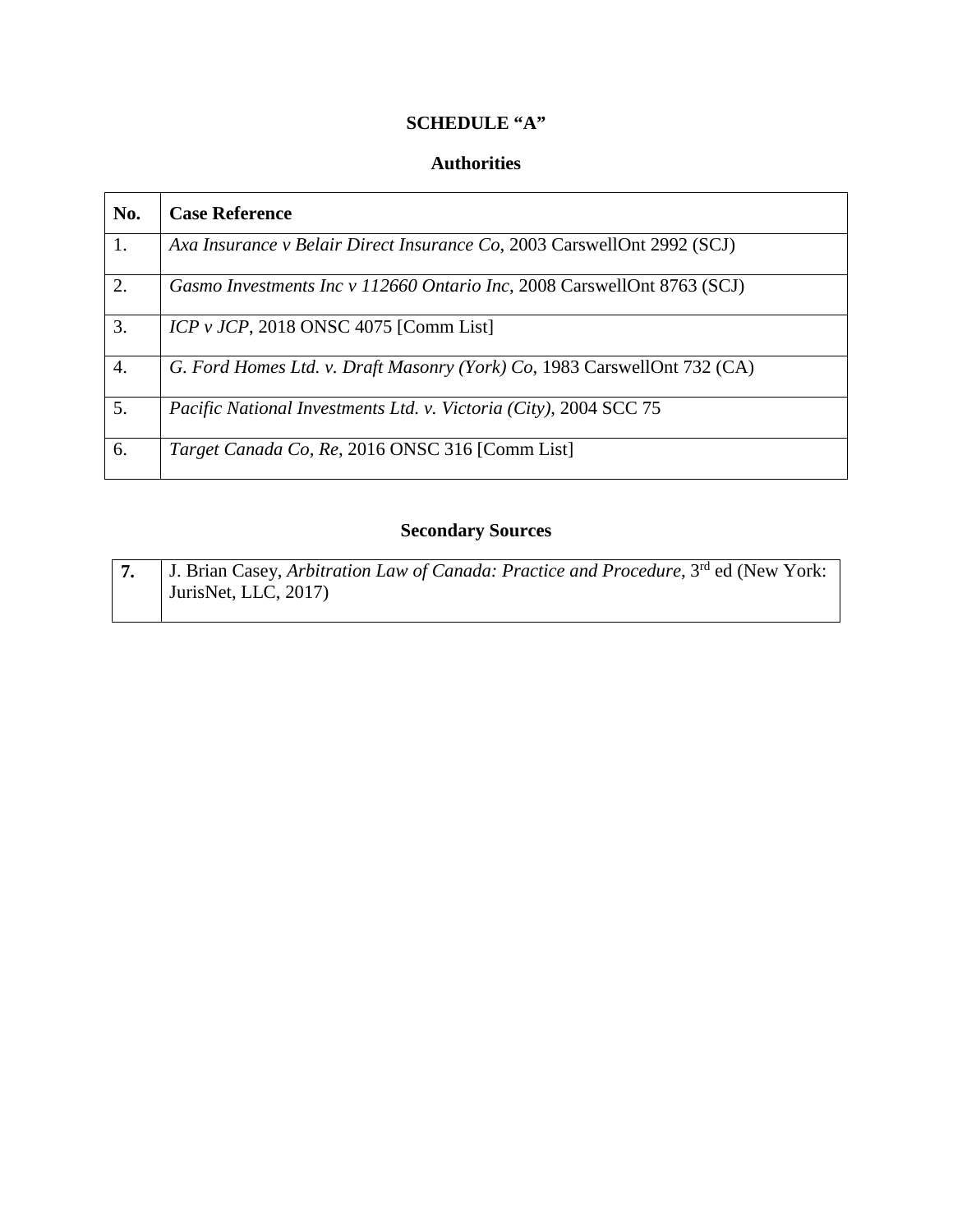### **SCHEDULE "B"**

#### **Relevant Statutes and Court Orders**

### *Arbitration Act***, 1991, SO 1991, c 17**

Setting aside award

46 (1) On a party's application, the court may set aside an award on any of the following grounds:

…

3. The award deals with a dispute that the arbitration agreement does not cover or contains a decision on a matter that is beyond the scope of the agreement.

#### *Judges Act***, RSC 1985, c J-1**

Acting as commissioner, etc.

56 (1) No judge shall act as commissioner, arbitrator, adjudicator, referee, conciliator or mediator on any commission or on any inquiry or other proceeding unless

(a) in the case of any matter within the legislative authority of Parliament, the judge is by an Act of Parliament expressly authorized so to act or the judge is thereunto appointed or so authorized by the Governor in Council; or

(b) in the case of any matter within the legislative authority of the legislature of a province, the judge is by an Act of the legislature of the province expressly authorized so to act or the judge is thereunto appointed or so authorized by the lieutenant governor in council of the province.

### **SISP Approval Order dated July 13, 2017**

5. **THIS COURT ORDERS** that nothing in this Order or the approval of the Sale Process shall affect the rights and remedies of any party to an agreement with any of the Applicants affecting lands or premises in which Sears Canada has an interest, including without limitation any lease, any operating agreement, any agreement containing an option or right of first refusal (or other similar right) (such right, a "**ROFR**") ("**Property Agreements**") and all rights and remedies of the Applicants and counterparties to any Property Agreements are reserved and shall remain unaffected by this Order or the approval of the Sale Process. For greater certainty, the rights and remedies and protections in favour of counterparties that are reserved and unaffected herein, (whether statutory, contractual or at common law), if any, including any right to receive full disclosure of information and documentation from the Applicants, the Financial Advisor and the Monitor relating to the Sale Process, including but not limited to the allocation of the purchase price for the property(ies) subject to the ROFR(s) in that particular counterparty's favour, and the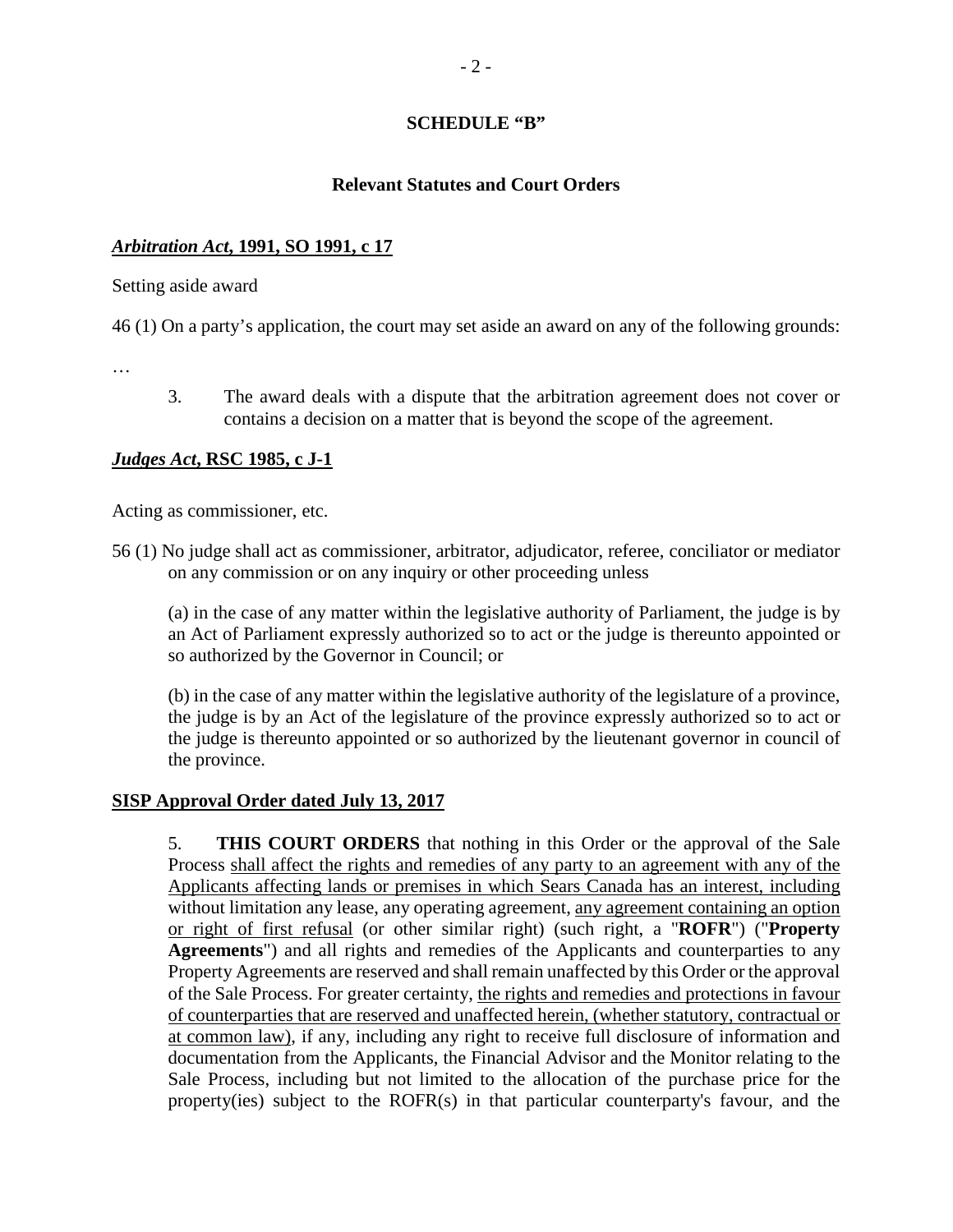allocation for all property that is subject to any *en bloc* offer to which it may form a part, or be related to by way of condition or otherwise.

# 6. **THIS COURT ORDERS** that:

(a) by no later than August 4, 2017, on the request of a holder of a Property Agreement, the Applicants shall advise such holder whether the Applicants intend to take the position that the ROFRs [as defined above] subject to such request are no longer in force; and

…..